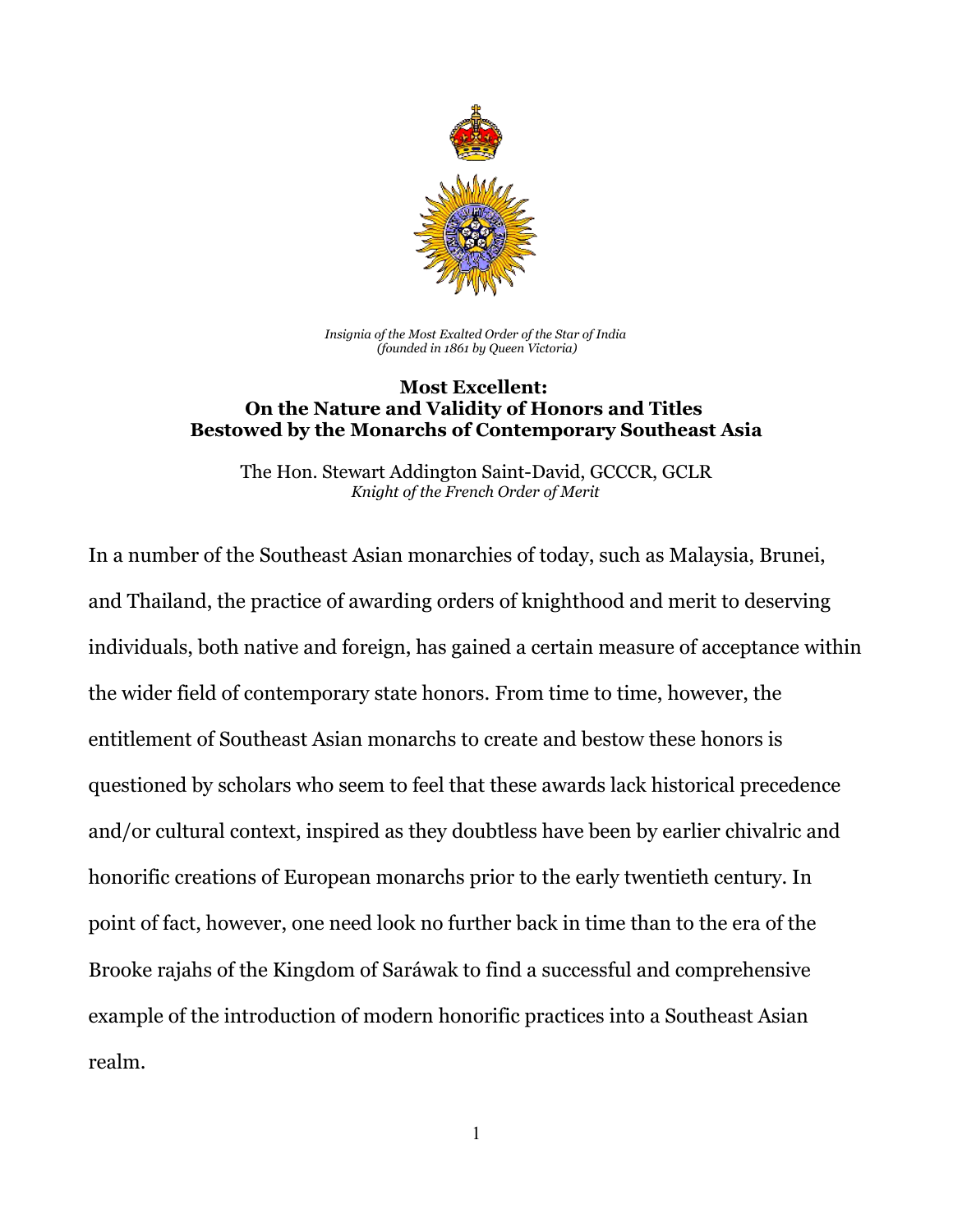In this brief profile, I will examine three different historical and socio-political contexts which once played important roles within the sphere of Southeast Asia, namely the Kingdom of Saráwak (1842-1946), Meiji Japan (1868-1912), and British India (ca. 1876-1947), and will endeavor to draw some conclusions about the nature and veracity of the argument that the awards and decorations of the modern monarchies of this region lack historical and/or chivalric validity.



*H. H. Sir Charles Anthoni Johnson Brooke, Second Rajah of Saráwak (r. 1868-1917)*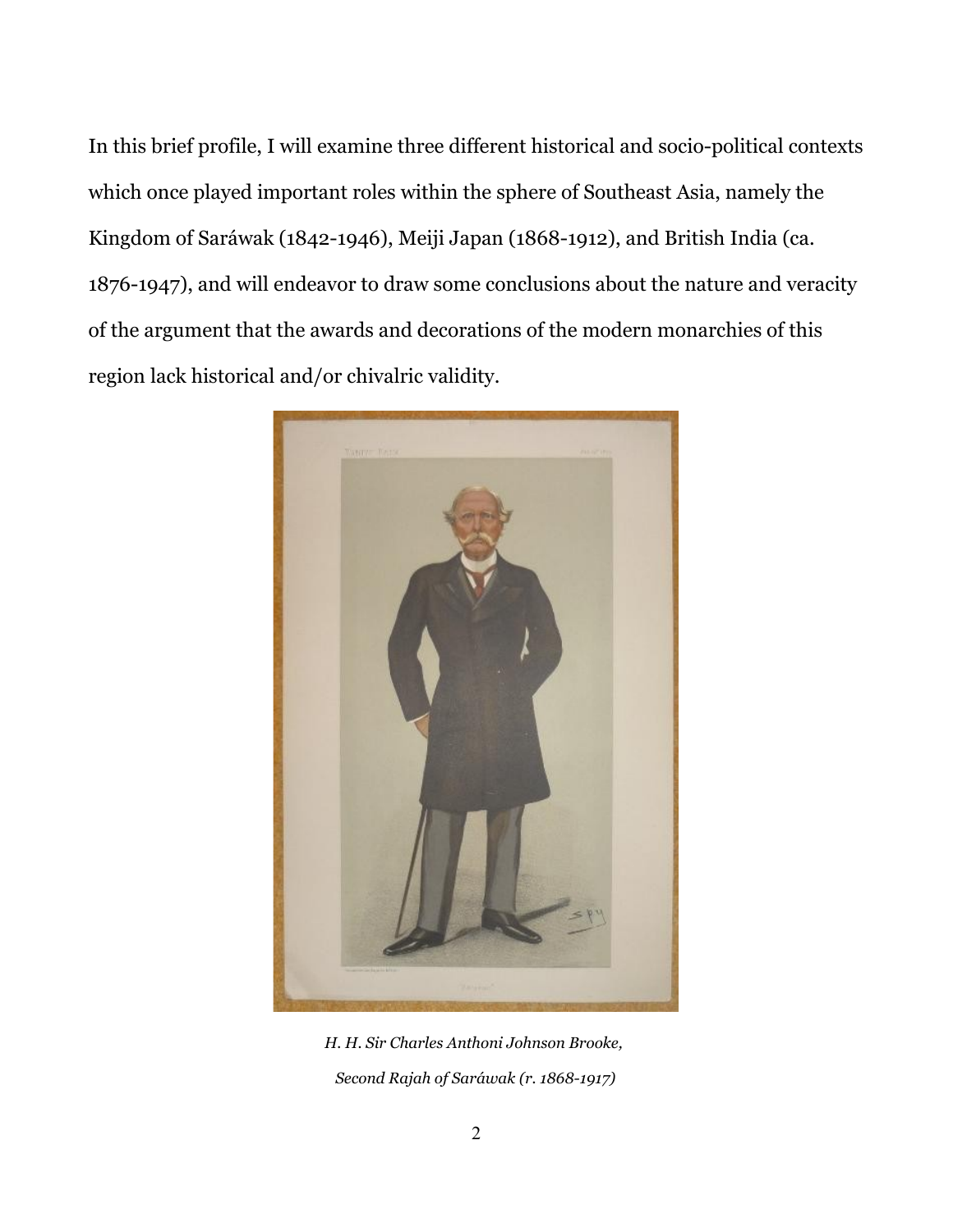Sir James Brooke, first of the English "White Rajahs" of Saráwak, had been given his kingdom on August 18, 1842 by the Brunei sultan of his era, Omar Ali Saiffudin II (r. 1828-1852) as a reward for his successful subjugation of the area's previously intractable native pirate communities. During the century that followed, H. H. Rajah Sir James Brooke (r. 1842-1868), his nephew, H. H. Rajah Sir Charles Anthoni Johnson Brooke (r. 1868-1917), and the latter's son, H. H. Rajah Sir Charles Vyner de Windt Brooke (r. 1917-1946), successfully transformed this once-savage domain into a reflection of their solid and efficient governance, suppressing the practice of headhunting among the Dayak natives, and ruling in a generally benevolent and forward-thinking manner until the kingdom was absorbed into the holdings of the British Crown in the wake of the Japanese occupation during World War Two.

The rajahs of the Brooke dynasty of Saráwak, although they were to comprise an entirely foreign, genetically non-native house, were fully recognized as regnant by the Court of St. James in London. In their capacity as Southeast Asian sovereigns, they granted a number of decorations and awards that had previously been entirely unknown in the native traditions of their extensive domains, decorations which were to successfully receive official recognition throughout the world, including the vast territories of the then-dominant British Empire.

3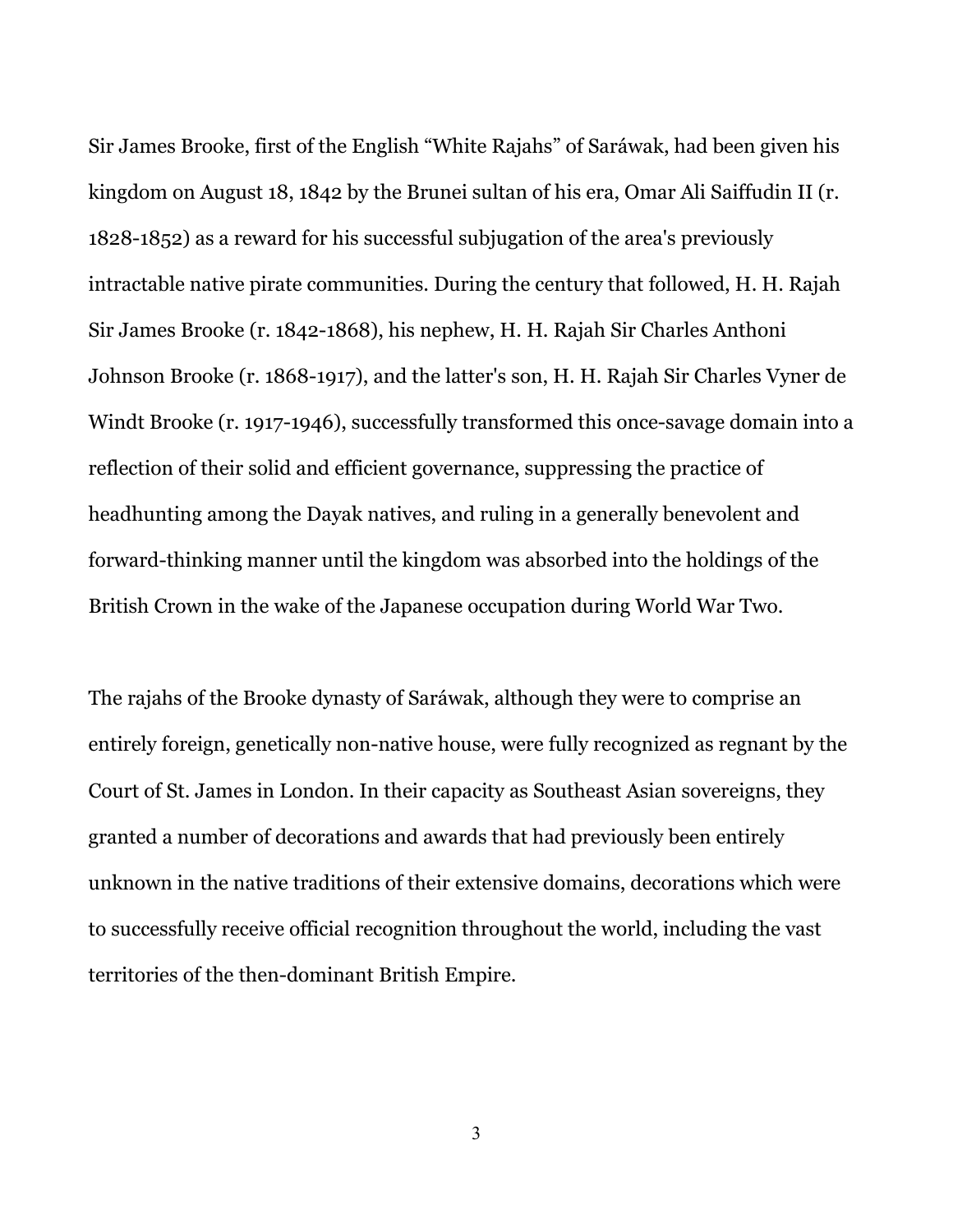

*Insignia of the Most Excellent Order of the Star of Saráwak*

Among these decorations was the Most Excellent Order of the Star of Saráwak, founded by H. H. Rajah Sir Charles Vyner Brooke on September 26, 1928, and which was divided into three classes: Master (MSS), Companion (CSS), and Officer (OSS), with distinctive insignia for each class. Royal and nobiliary scholar Christopher Buyers writes, in the section of his Royal Ark website devoted to the Brooke Kingdom of Saráwak, that "[t]he insignia of the first class consisted of a breast star, sash and sash badge. The second class insignia was a badge worn from a necklet, and the third class a medal worn from a ribbon on the left breast." This three-tiered membership, similar to that of the Institution of Military Merit created on March 10, 1759, during the reign of King Louis XV of France, marked the Brooke Order of the Star of Saráwak as part of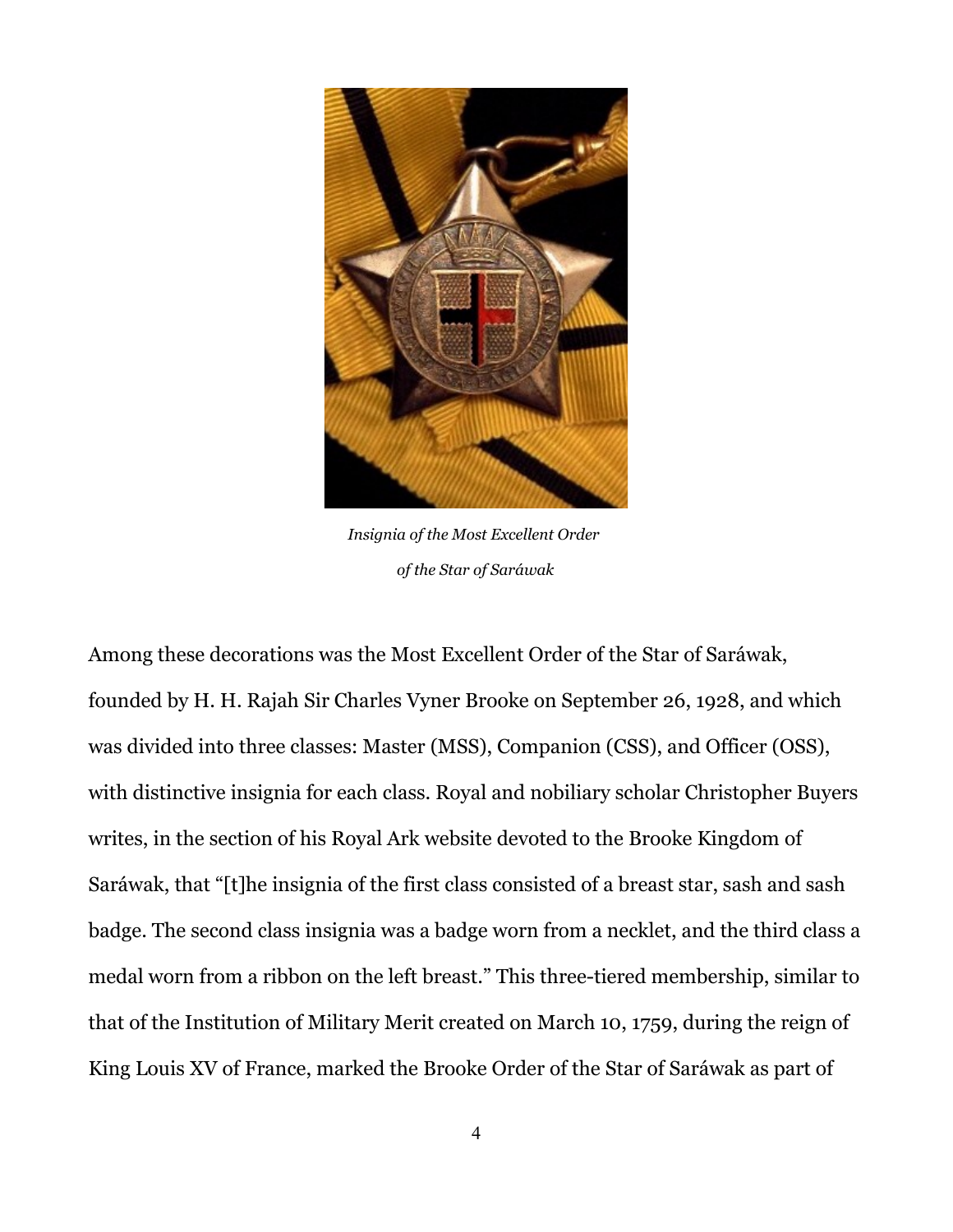the lineage of European-style orders and decorations that had initially come into being with the foundation of the great Royal and Military Order of Saint-Louis, first of the modern orders of merit, instituted by royal decree of King Louis XIV on April 5, 1693.

In addition, this royal decoration of the Brooke dynasty, which marked something of a culmination in terms of the distinctions awarded within the Kingdom of Saráwak, may well have been at least partially inspired by the similarly-named Most Exalted Order of the Star of India (founded in 1861 by Queen Victoria), as well by as the Most Excellent Order of the British Empire (founded in 1917 by King George V), but was by no means the first such species of honor to be bestowed under the sovereign authority of the foreign-born rajahs.

The Saráwak Government Long Service Medal had been instituted during the reign of H. H. Rajah Sir Charles Brooke, and was awarded for long and faithful service to civil servants, local leaders, native chiefs, and nobles. Its insignia consisted of a silver hexagonal medal, which was awarded in one class only. This distinction was later altered and renamed by H. H. Rajah Sir Charles Vyner Brooke in 1940, and became obsolete upon the cession of the Kingdom to the British Crown in 1946.

Another of the decorations created during the reign of H. H. Rajah Sir Charles Vyner Brooke was the Saráwak Government Conspicuous Bravery Medal, which was awarded to rangers, police, and civil servants of the kingdom for heroism beyond the call of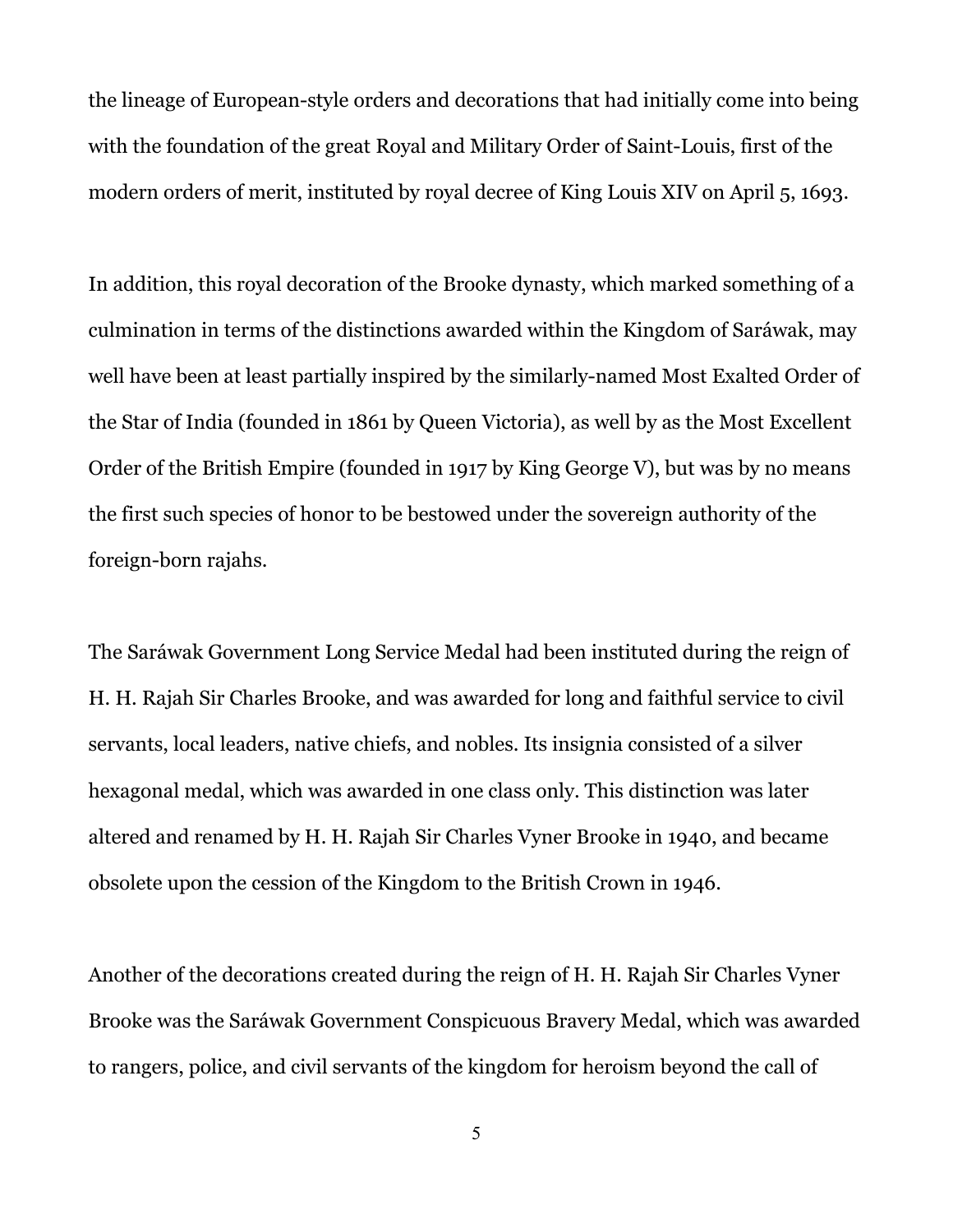duty. Its membership was later broadened to include those subjects who had acted valiantly during the Japanese occupation, and it was awarded in a single class, its insignia being a circular silver medal suspended on a ribbon which bore the heraldic colors of the Brooke dynasty (or, sable, and gules).

It is plain to see that although the earlier history of Saráwak had featured no decorations of the sort awarded by British or European sovereigns of the day, during the period of the Brooke kingdom, a number of honors in the Western European mold were successfully introduced. Furthermore, the Most Excellent Order of the Star of Saráwak was later to serve as a direct inspiration for the Most Illustrious Order of the Star of Saráwak, which was introduced on July 10, 1964, by the government of this component state of the present federal constitutional monarchy of Malaysia.

If one searches a bit further afield, there is also the example of Meiji Japan to be considered. After the ascent of the Emperor Mutsohito (reign name Meiji) to the Imperial Throne of Japan in 1868, a wholesale reorganization of the honorific structures of the Japanese Empire took place. In direct imitation of the ranks and titles of the nobility of the British Empire, Mutsohito and his advisors devised a new system of honors and noble ranks, known collectively in Japanese as the *kazoku*, or "flowery lineage." This "flowery lineage" included ranks and titles inspired directly by those of the British and European nobility of the time, and also drew upon ancient Chinese designations for the aristocracy and gentry.

6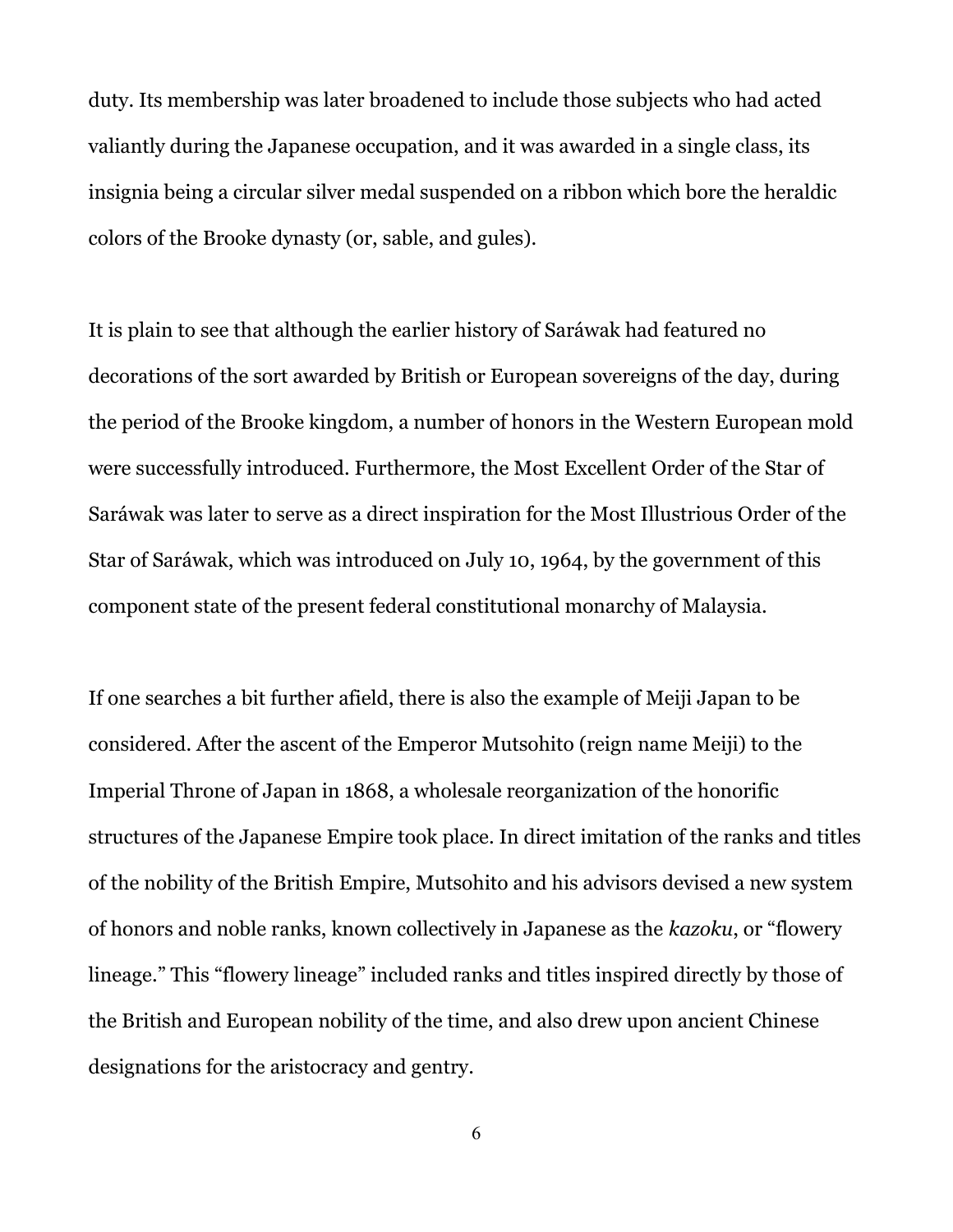

*Emperor Meiji (r. 1868-1912) in a formal session of the Japanese House of Peers*

In the wake of the Meiji Restoration, the old court nobility of Kyoto managed to reassert itself, and to regain a certain measure of its once-hallowed prestige. Later, with the Peerage Act of 1884, which was engineered largely by Hirobumi Ito after visits to Europe, the Meiji government expanded the hereditary peerage with the granting of *kazuko* rank to those who had performed outstanding services on behalf of the Japanese Empire. These *kazuko* were also divided into ranks clearly based on those of the British peerages, to wit:

Prince/Duke *(daikōshaku)* Marquess *(kōshaku)*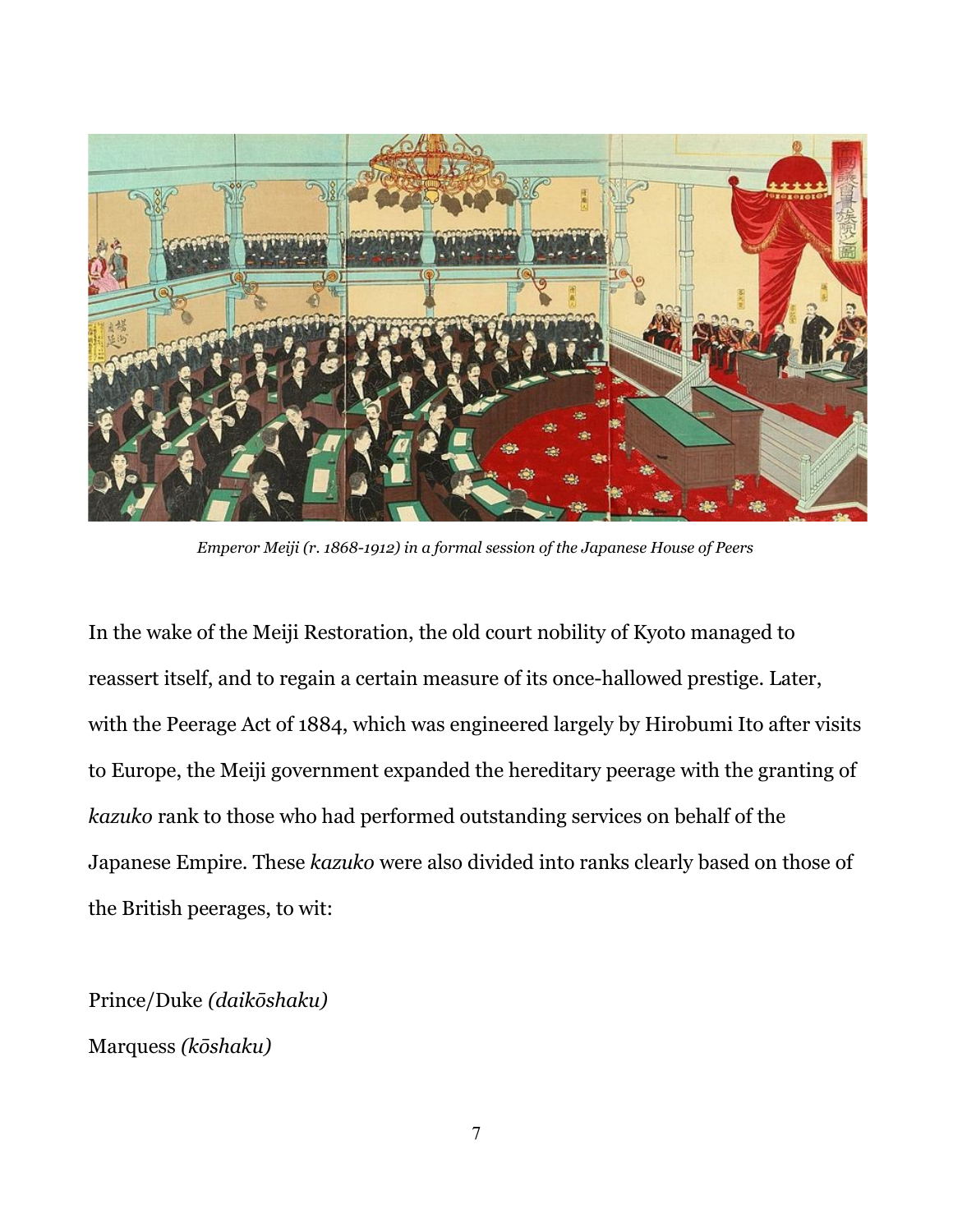Earl/Count *(hakushaku)* Viscount *(shishaku)* and Baron *(danshaku)*

Thus, given the precedent that has existed since the era of the so-called "White Rajahs of Saráwak," as well as that of the Japanese imperial restructuring of its nobility on the British/European model, it is patently obvious that there exists no reason whatsoever why the reigning sovereigns of Southeast Asia should be in any way discouraged from awarding the highly-prized honors that it has been their wont to bestow to those who have rendered important services to the public welfare and general prosperity of their respective kingdoms.

In addition to questions about the nature and origin of the honors and titles bestowed by the rulers of this region, there is also the matter of the heraldic achievements and devices granted to certain individuals within the context of the contemporary monarchies of Southeast Asia. This matter, as well, can be addressed by referring to the example of another Asian state, in this case, British India.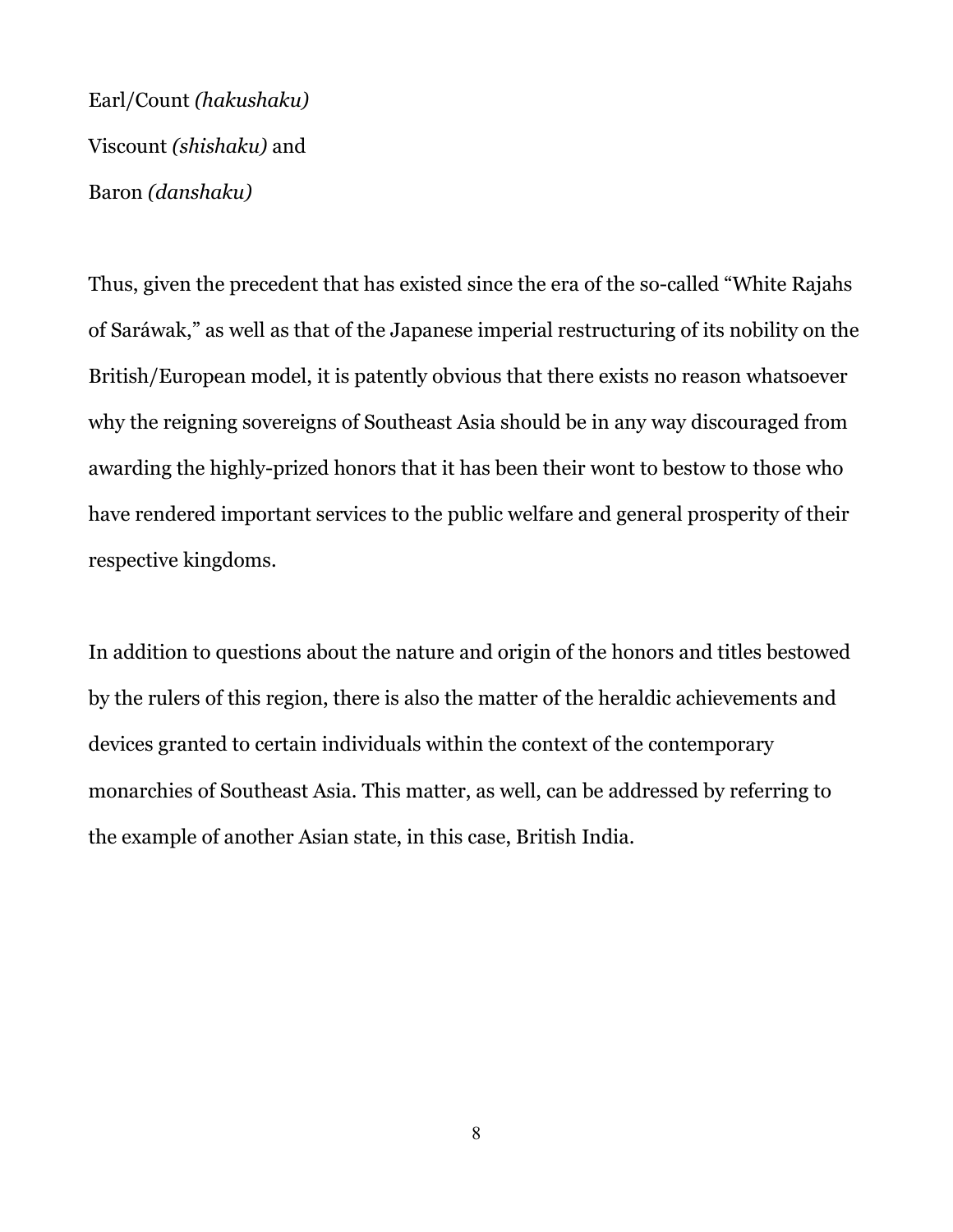

*Arms Granted under the Authority of the British Crown to Maharaja Dungar Singh of Bikaner (r. 1872-1887)*

During the period of hegemony of the British Empire in India (ca. 1707-1947), and particularly during the  $19<sup>th</sup>$  and  $20<sup>th</sup>$  centuries, not only were specifically Indian orders of chivalry created and bestowed by the British Crown to Indian subjects (e. g., The Most Exalted Order of the Star of India, founded 1861; The Most Eminent Order of the Indian Empire, founded 1877), but personal armorial bearings, demonstrating a distinct hybridization of British and Indian styles, were also granted to Indian notables and potentates. Indeed, many of the native princes of the various Indian states